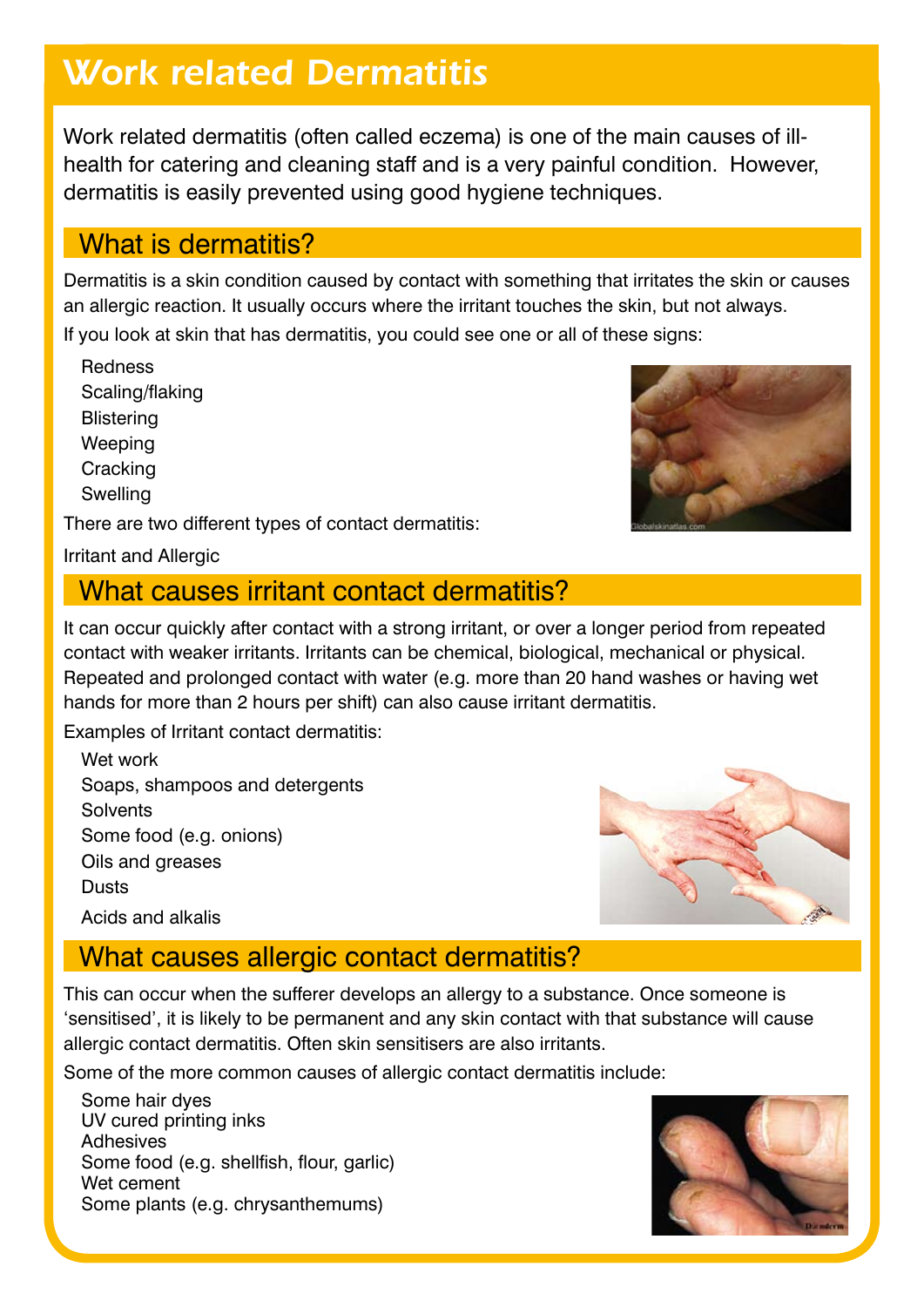| <b>Safety point</b>                                                                                                                                                                                                                                                                                                                                                                                                                                                                                                                                                                                                                                                                                                                                                                                                                                                                                                                                       | Why?                                                                                                                                                                                                                               | How do you do this?              |
|-----------------------------------------------------------------------------------------------------------------------------------------------------------------------------------------------------------------------------------------------------------------------------------------------------------------------------------------------------------------------------------------------------------------------------------------------------------------------------------------------------------------------------------------------------------------------------------------------------------------------------------------------------------------------------------------------------------------------------------------------------------------------------------------------------------------------------------------------------------------------------------------------------------------------------------------------------------|------------------------------------------------------------------------------------------------------------------------------------------------------------------------------------------------------------------------------------|----------------------------------|
| <b>AVOID direct contact</b><br>Avoid direct contact between un-<br>protected hands and substances,<br>products and wet work where this is<br>sensible and practical, for instance:<br>• Get rid of the substance/product/wet<br>work all together.<br>Substitute the product/substance for<br>something less harmful.<br>Introduce controls (such as tools<br>or equipment) to keep a safe<br>working distance between skin and<br>substances/products/wet work.                                                                                                                                                                                                                                                                                                                                                                                                                                                                                          | Contact with certain<br>substances and<br>products and/or regular<br>wet work may cause<br>dermatitis                                                                                                                              | What do you do to avoid contact? |
| <b>PROTECT the Skin</b><br>Avoiding contact will not always be<br>possible so:<br>Provide suitable personal protective<br>equipment such as gloves.<br>Tell workers to wash their hands<br>before eating and drinking, and<br>before wearing gloves. Ensure<br>suitable cleaning systems exist for<br>mobile workers.<br>Provide suitable mild skin cleaning<br>and moisturising cream and<br>washing facilities with hot and cold<br>water.<br>Remind workers to wash any<br>contamination from their skin<br>promptly.<br>Provide soft (cotton or disposable<br>paper) towels for drying the skin.<br>Tell workers about the importance of<br>thorough drying after washing.<br>Protect the skin by moisturizing as<br>often as possible and particularly at<br>the end of the day $-$ this replaces<br>the natural oils that help keep the<br>skin's protective barrier working<br>properly.<br>Use suitable barrier creams before<br>and during work. | <b>Limiting work likely</b><br>to cause or promote<br>dermatitis, providing<br>personal protective<br>equipment and<br>ensuring hands are<br>cared for will reduce<br>the likelihood of your<br>staff developing this<br>condition | What do you do to protect?       |